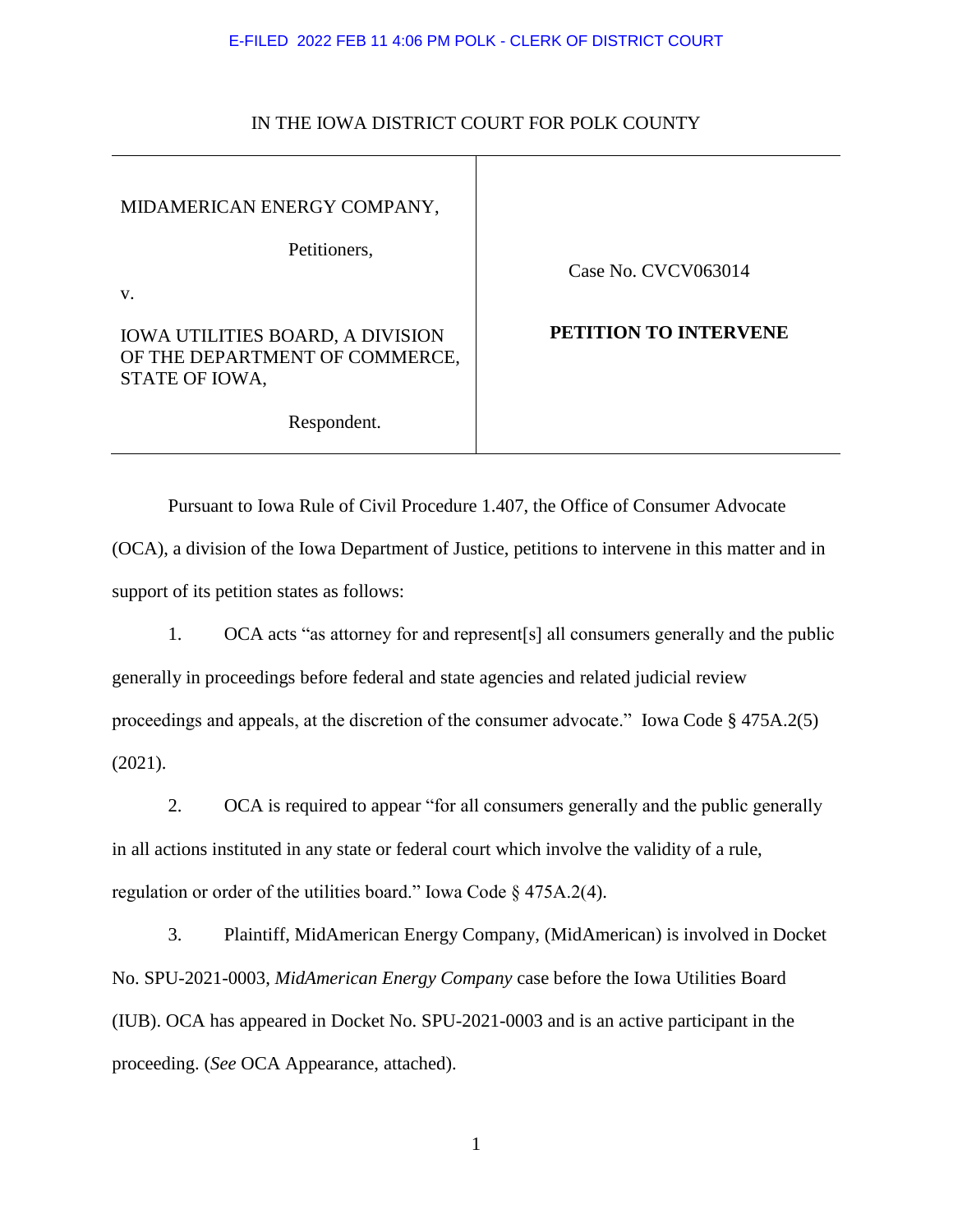#### E-FILED 2022 FEB 11 4:06 PM POLK - CLERK OF DISTRICT COURT

4. MidAmerican filed its Petition for Interlocutory Judicial Review on January 13, 2022.

5. Iowa Rule of Civil Procedure 1.407(1) provides for intervention as a matter of right when: (1) "a statute confers an unconditional right to intervene;" or (2) the applicant has an interest in the subject of the action and the disposition of the action might impair the applicant's ability to protect that interest, unless the interest is adequately represented by the existing parties.

6. OCA believes that it has an unconditional right to intervene in this proceeding. Pursuant to Iowa Code section 475A.2(4), OCA is to "[a]ppear for all consumers generally and the public generally in all actions instituted in any state or federal court which involve the validity of a rule, regulation, or order of the utilities board."

7. In addition, the OCA is a party interested in the subject of this action on behalf of consumers and the public generally.

8. The OCA's interest in representing all consumers and the public generally is not adequately represented by the existing parties. The OCA is the only party that could adequately represent this interest.

9. No party to this action will be prejudiced by the intervention of the OCA.

10. OCA expresses its intent to join with the Iowa Utilities Board in this proceeding, pursuant to Iowa Rule of Civil Procedure 1.1603(1).

2